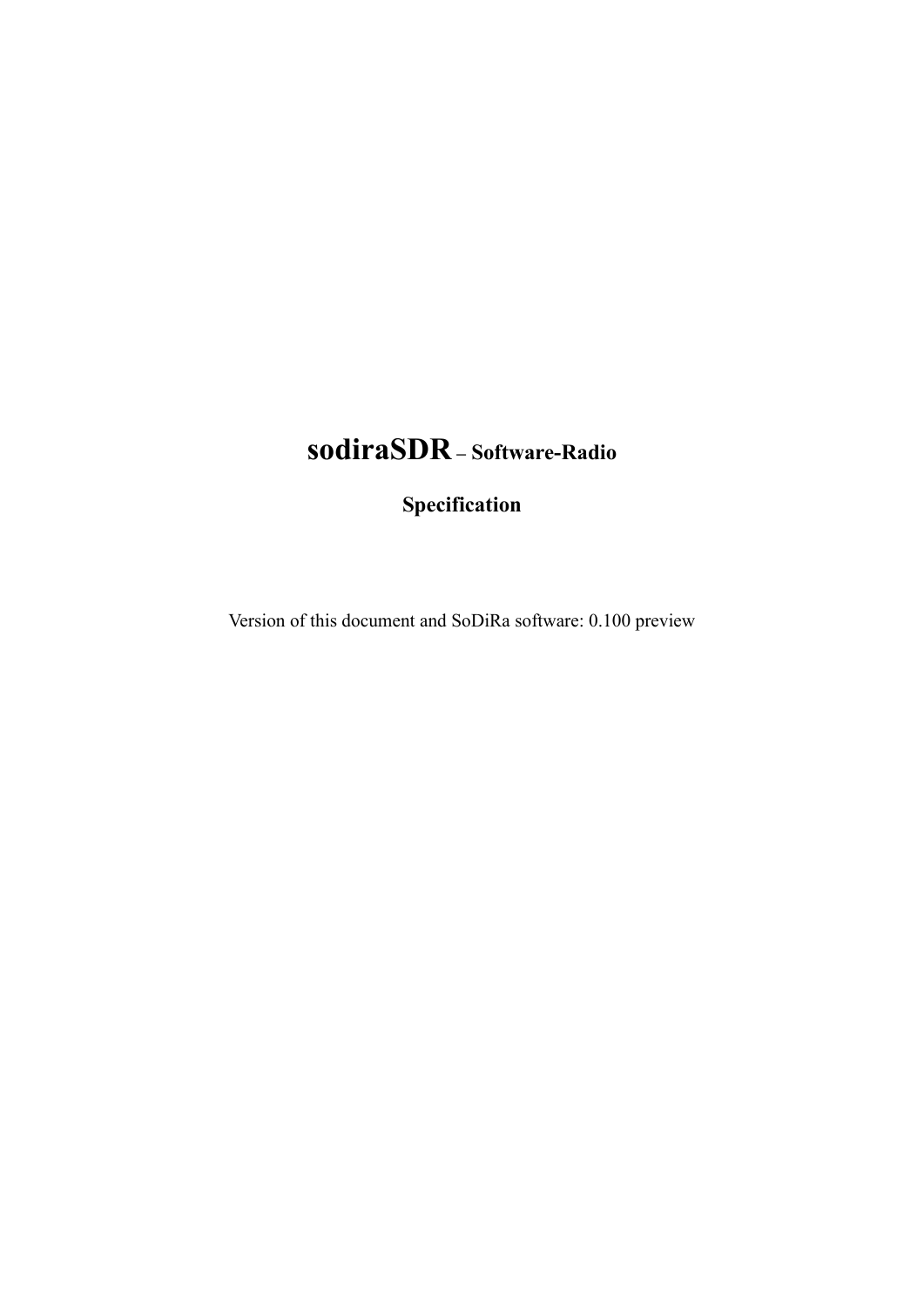# **Table of contents**

| Tuning      |  |
|-------------|--|
|             |  |
|             |  |
|             |  |
|             |  |
|             |  |
|             |  |
|             |  |
|             |  |
| NFM.        |  |
|             |  |
|             |  |
|             |  |
| FM+RDS.     |  |
|             |  |
|             |  |
| RF Sensors. |  |
|             |  |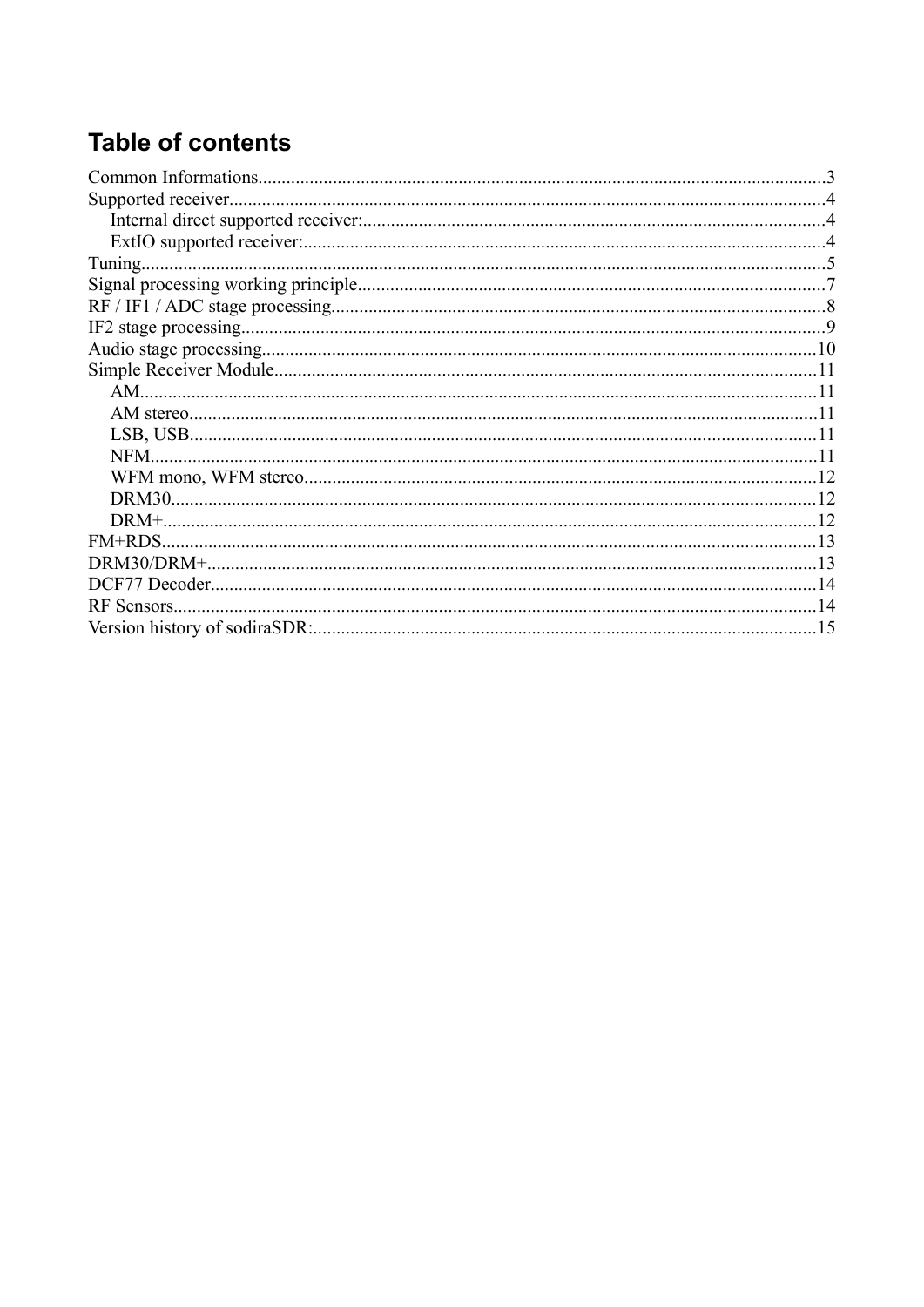# <span id="page-2-0"></span>**Common Informations**

| Program name:                             | sodiraSDR                                                       |
|-------------------------------------------|-----------------------------------------------------------------|
| Program Version:                          | 0.100 Preview                                                   |
| Development Tools:                        | Delphi 5.0, Visual Studio 6.0 for $c++$ library<br>abstractions |
| External Libraries used for main program: | nothing used, 99.99% selfmade coded                             |
| other used External Libraries:            | libfaad, libcelt for Audiodecoding                              |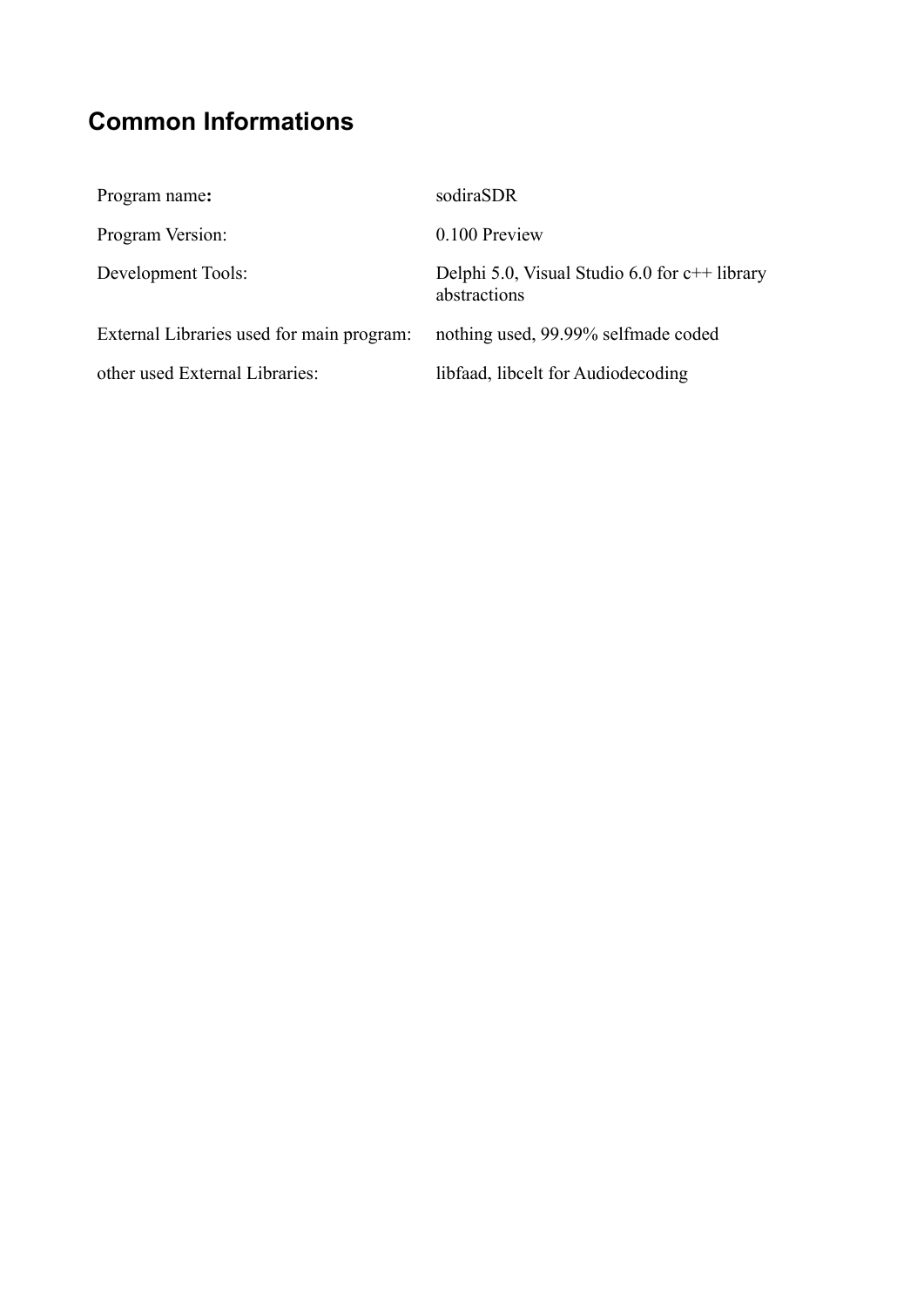## <span id="page-3-0"></span>**Supported receiver**

### *Internal direct supported receiver:*

| Sound card as real data based VLF<br>receiver            | tested                           |
|----------------------------------------------------------|----------------------------------|
| Sound card as real or IQ data based IF<br>stage receiver | tested                           |
| Sound card with Elektor DRM 03/2004                      | (not tested since version 0.099) |
| Sound card with DRT1                                     | (not tested since version 0.099) |
| Sound card with DRB30/DRB32                              | (not tested since version 0.099) |
| Sound card with Elektor USB IQ<br>05/2007                | (not tested since version 0.099) |
| Sound card with HCJB Pappradio<br>Version 1              | (not tested since version 0.099) |

### *ExtIO supported receiver:*

basically all ExtIO receiver can be used, here will be listed some notes.

| <b>SDRPLAY RSP1</b>     | with ExtIO SDRplay RSP1.dll<br>low border 100 kHz and high border 2000 kHz should be<br>used to prevent dll messages<br>no correct feedback of tuned frequency value      |
|-------------------------|---------------------------------------------------------------------------------------------------------------------------------------------------------------------------|
| <b>RTLSDR USB Stick</b> | 8 bit sampling data is not correct packed in a 16 bit<br>container format (the lower bits are used not the upper),<br>due to this a ADC fullscale correction is necessary |
| Perseus SDR             | correct behavior with ExtIO perseus2v4a release                                                                                                                           |
| Airspy mini             | with extio airspy cmake mgw-v1.0.5.dll<br>no correct feedback of tuned frequency value                                                                                    |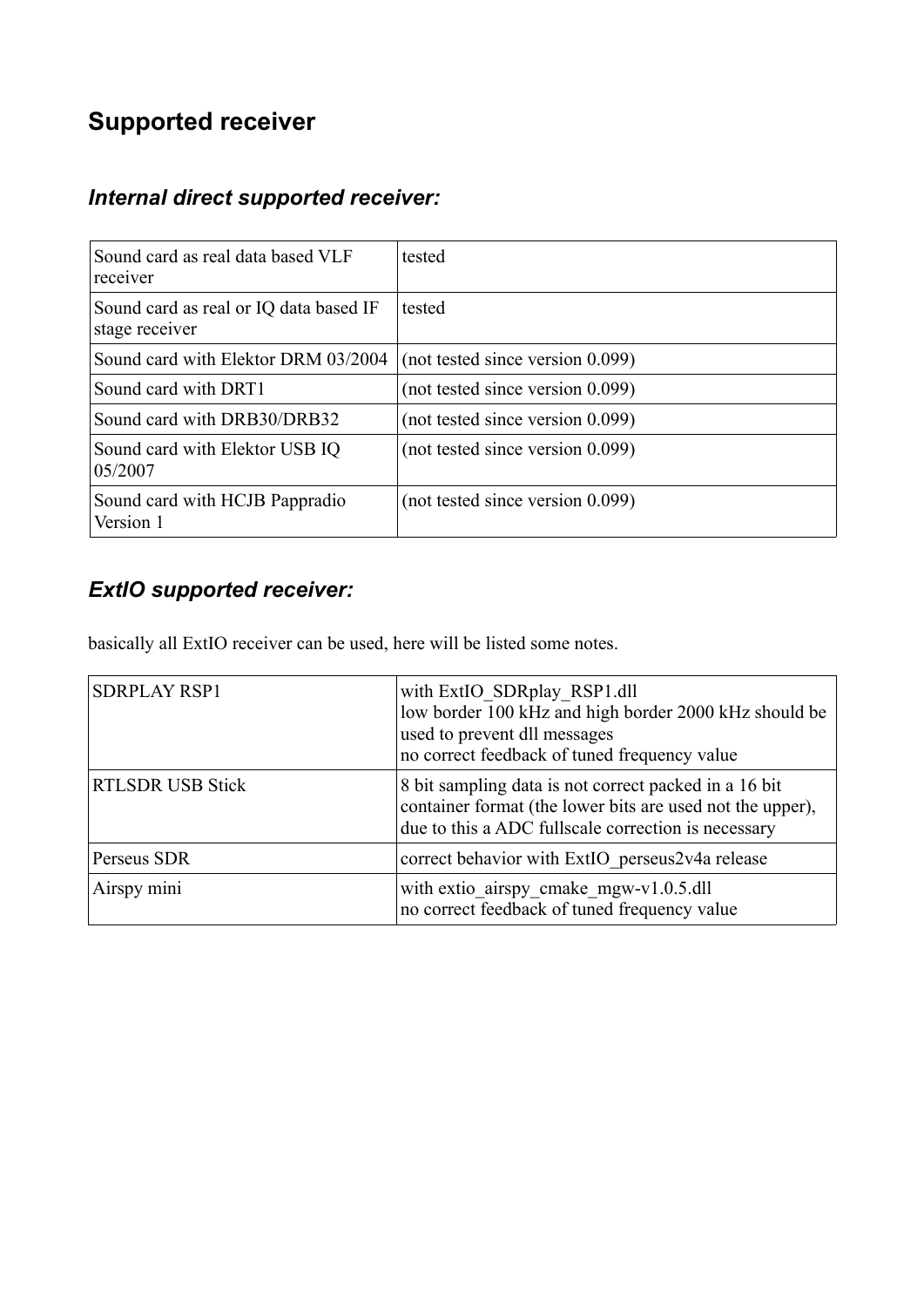## <span id="page-4-0"></span>**Tuning**

#### **Tuning accuracy and resolution**

- exactly to 1 Hz<br>• only be possible
- only be possible if receiver support correct feedback of tuned frequency
- receiver tuning offset will be automatically corrected by an software tuning offset<br>• some ExtIO receiver will give incorrect feedback
- some ExtIO receiver will give incorrect feedback

#### **Tuning range**

- 0 Hz to 999,999,999,999 Hz (1 Thz minus 1 Hz) plus an offset caused by the ADC bandwith
- The tuning range is depend on used receiver hardware

#### **Manuell mode**

• frequency is choosed by user action

#### **Auto IF tuning**

- frequency is chossed by an automatic spectrum peak detection
- tuning speed depends on receiver

#### **Receiver tuning**

• receiver frequency will be changed

#### **Software tuning**

- software frequency offset will be changed within the RF/IF1/ADC stage tuning range
- 10 steps per second speed

#### **Shift tuning**

- Receiver and software frequency will be changed together, the sum of booth is constant
- Tuning station will be halted but some interferences will be shift out

#### **Search tuning**

- Receiver frequency will be decreased or increased by a choosing step until a new station will be found
- stop point is detected by a spectrum band power detection

#### **Direct enter tuning**

• frequency can be direct entered by keyboard buttons

#### **Digit tuning**

• single frequency digit can be increased or decreased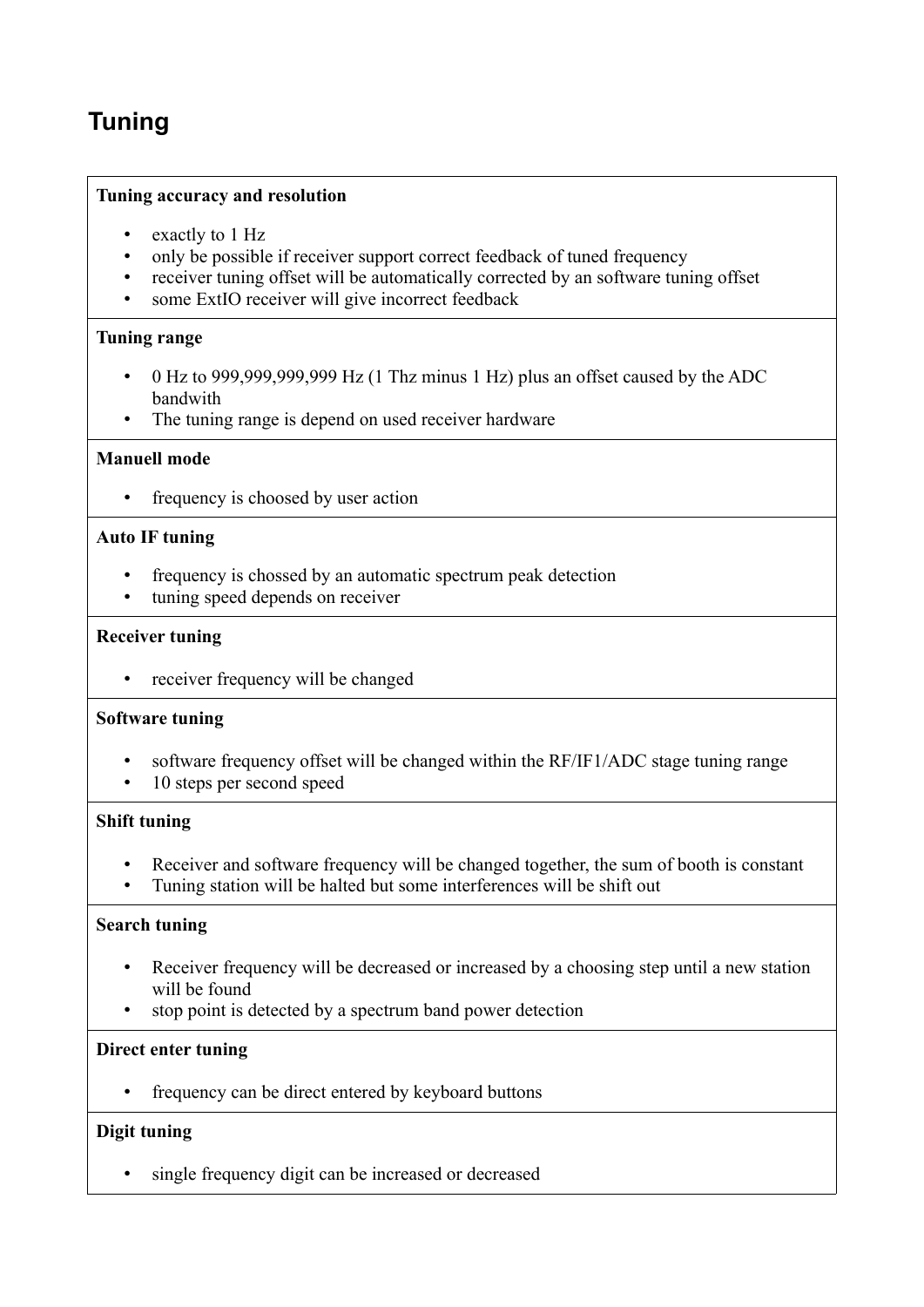### **Frequency manager tuning**

• Frequency changing by chossing an item of the frequency manager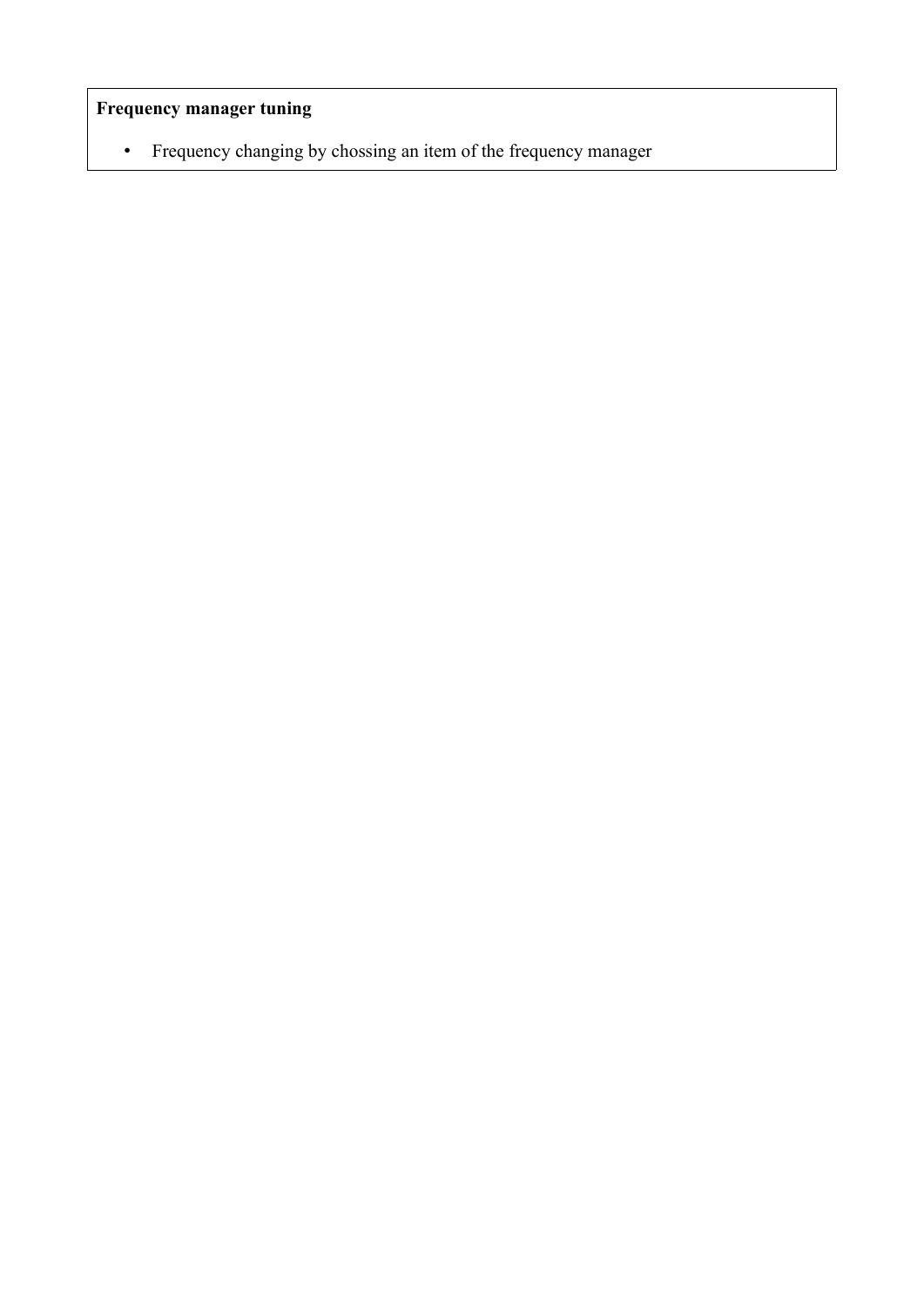## <span id="page-6-0"></span>**Signal processing working principle**

Signal processing is divided into 3 stages:

- 1. ADC input signal is named to the RF / IF1 / ADC stage
- 2. Demdodulator input signal is named to the IF2 or Demodulator stage
- 3. Audio signal stage
- the ADC input signal will be decimated / resampled to the Demodulator input signal samplerate
- the demodulator output signal will be decimated / resampled to the audio signal samplerate

Within this 3 stages will be done the processing described below.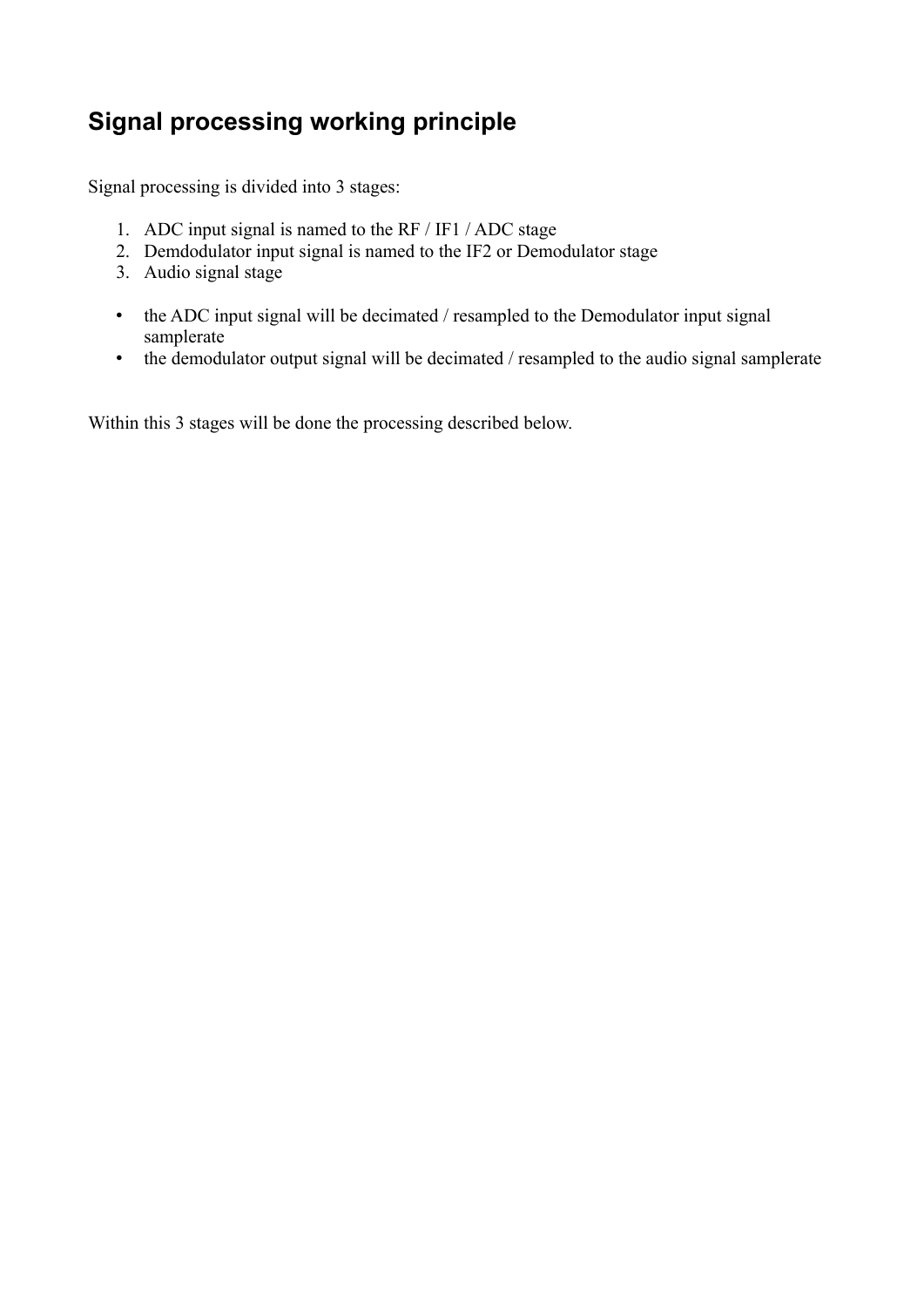## <span id="page-7-0"></span>**RF / IF1 / ADC stage processing**

#### **useable sample rates**

- min 44100 Hz
- max sample rate is depend on host CPU power
- 5 MHz sample rate at 2 Ghz Intel CPU is tested
- all samplerate values between min and max are allowed

#### **processing modules**

- decimation and sample rate conversion to IF2 / demod stage sample rate
- frequency shifting
- impulse noise supression
- IQ balance controlling
- DC filtering
- spectrum calculation for graphical viewing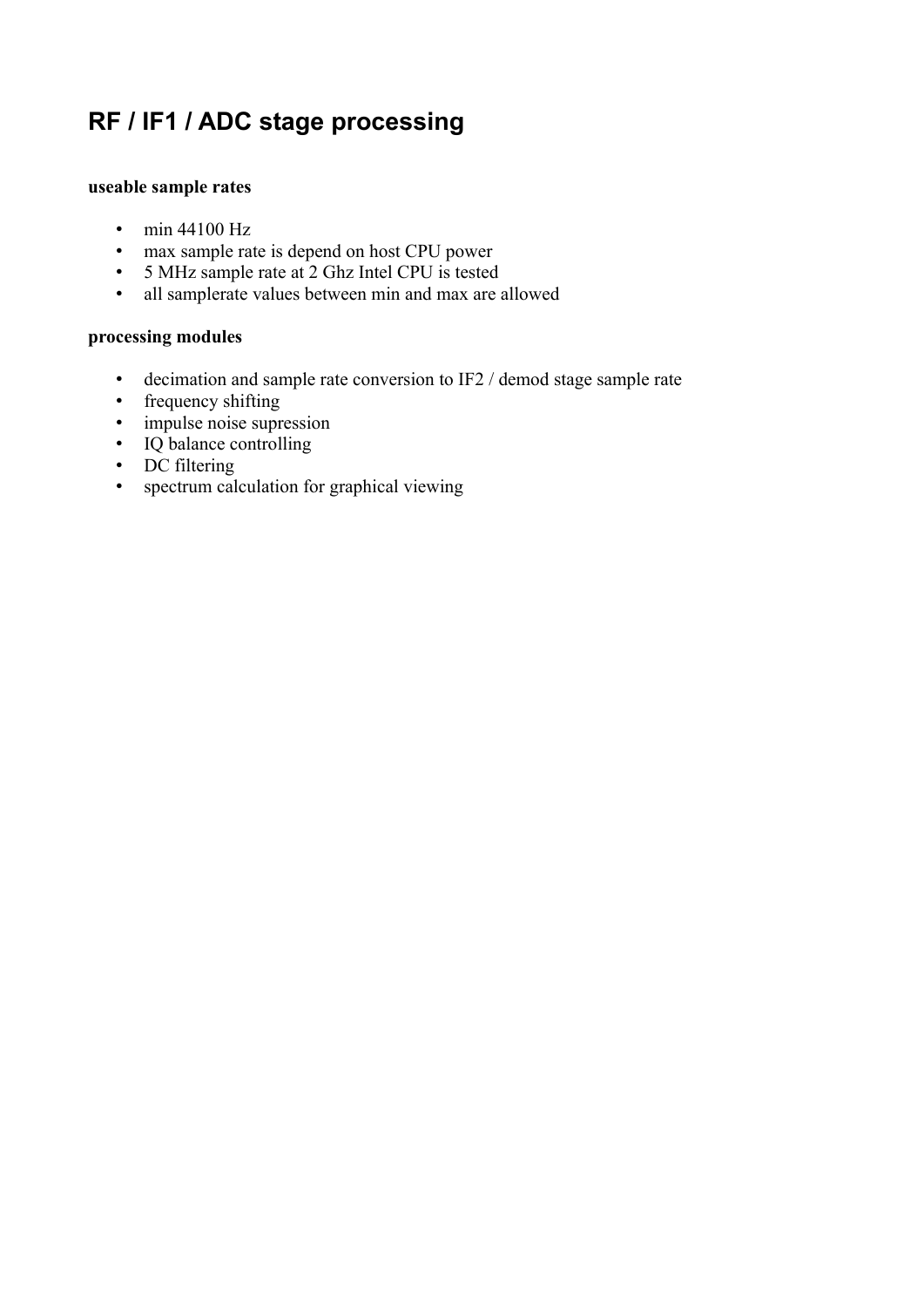## <span id="page-8-0"></span>**IF2 stage processing**

#### **sample rates**

- 48k, 96k, 192k, 384k
- manuelly chooseable or atomatically choosed by demodulation bandwith and lowest CPU consumption

#### **processing modules**

- bandpass filtering / lowpass filtering
- demodulation / decoding
- level calculation
- spectrum calculation

#### **demodulation modules**

- Simple: high abstraction radio
- Universal: high configurable radio
- FM + RDS: RDS decoder and broadcast FM Radio
- DRM: DRM decoder for DRM30 and DRM+
- DCF77: Decoder for the DCF77 time signal
- RFSensors: Decoder for the 433 MHz and 868 MHz RF sensors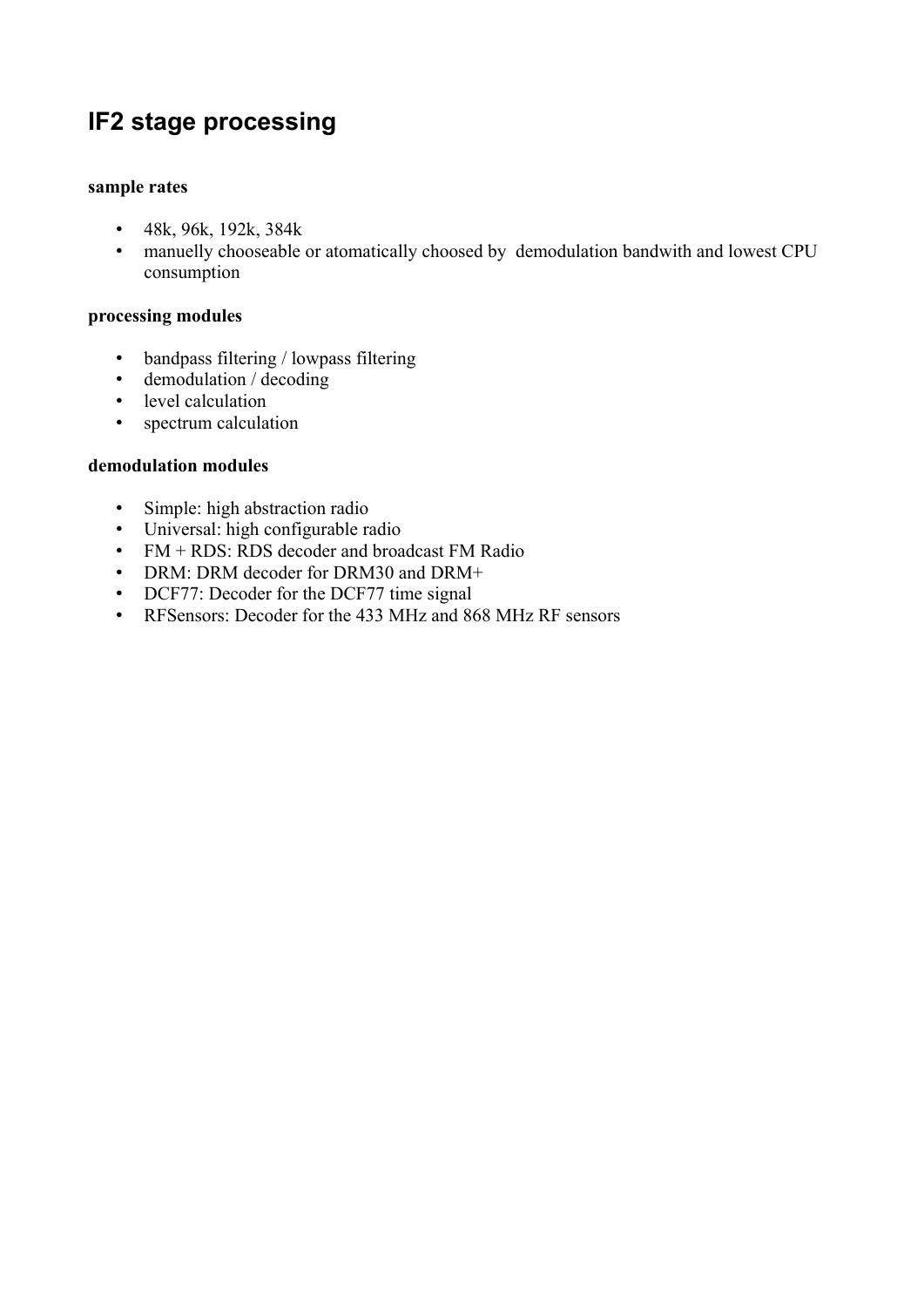## <span id="page-9-0"></span>**Audio stage processing**

Samplerates 48k, fixed

Processing modules low pass filtering

high pass filtering DC filtering white noise suppresion impulse noise suppresion automatic gain control (AGC) manually gain control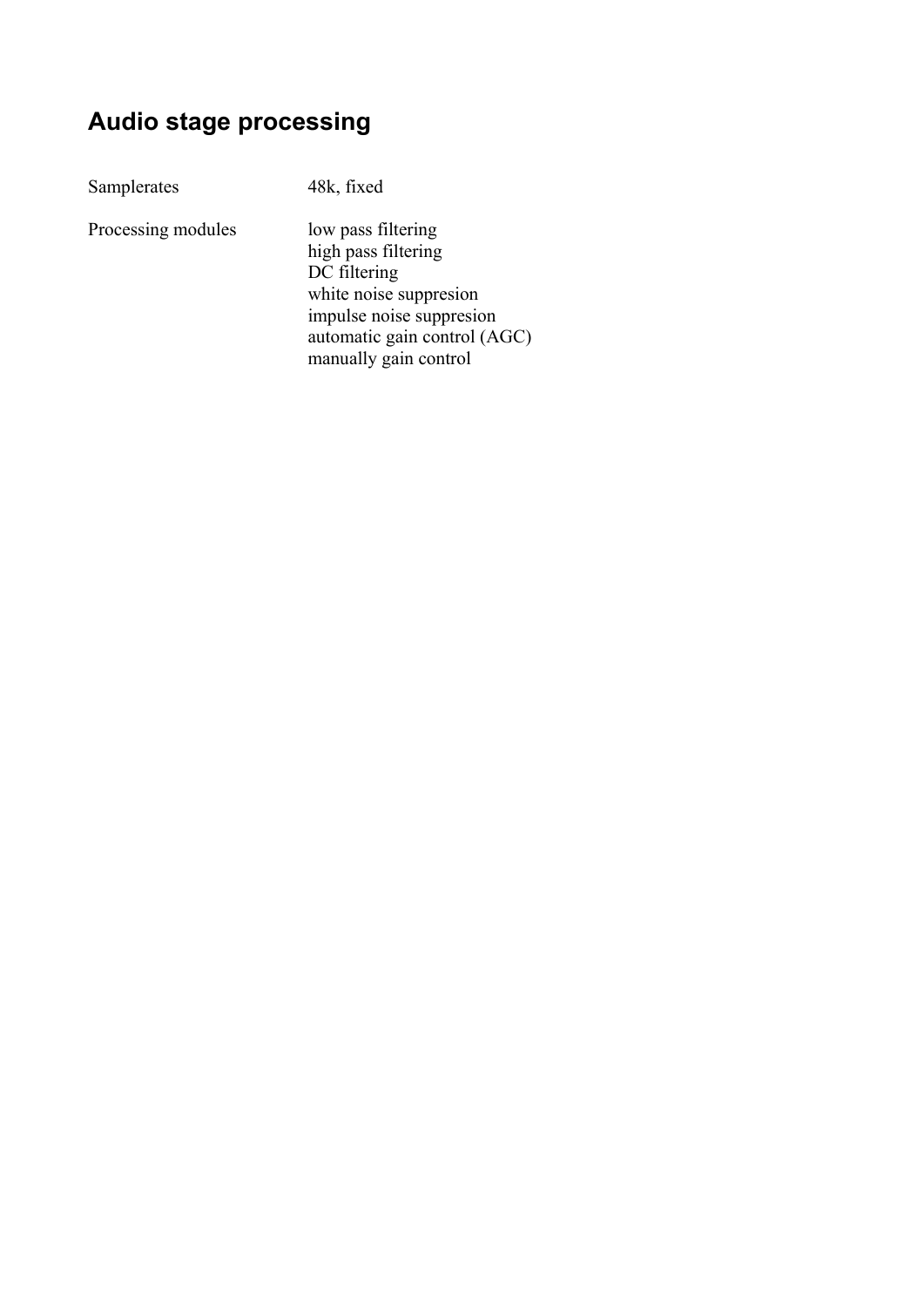## <span id="page-10-0"></span>**Simple Receiver Module**

### *AM*

Demodulator bandwidth: 10 kHz Demodulator type: envelope demodulator Audio bandwidth: 5 kHz DC filter: on AGC: RMS mode, medium speed

### *AM stereo*

Demodulator bandwidth: 10 kHz Demodulator type: AM Stereo (C-QUAM) Audio bandwidth: 5 kHz DC filter: on AGC: RMS mode, medium speed

### *LSB, USB*

Demodulator bandwidth: 3 kHz Demodulator type: AM unsynchronyous Audio bandwidth: 3 kHz DC filter: on AGC: RMS mode, medium speed

### *NFM*

Demodulator bandwidth: 12.5 kHz Demodulator type: FM Audio bandwidth: 5 kHz DC filter: on AGC: RMS mode, medium speed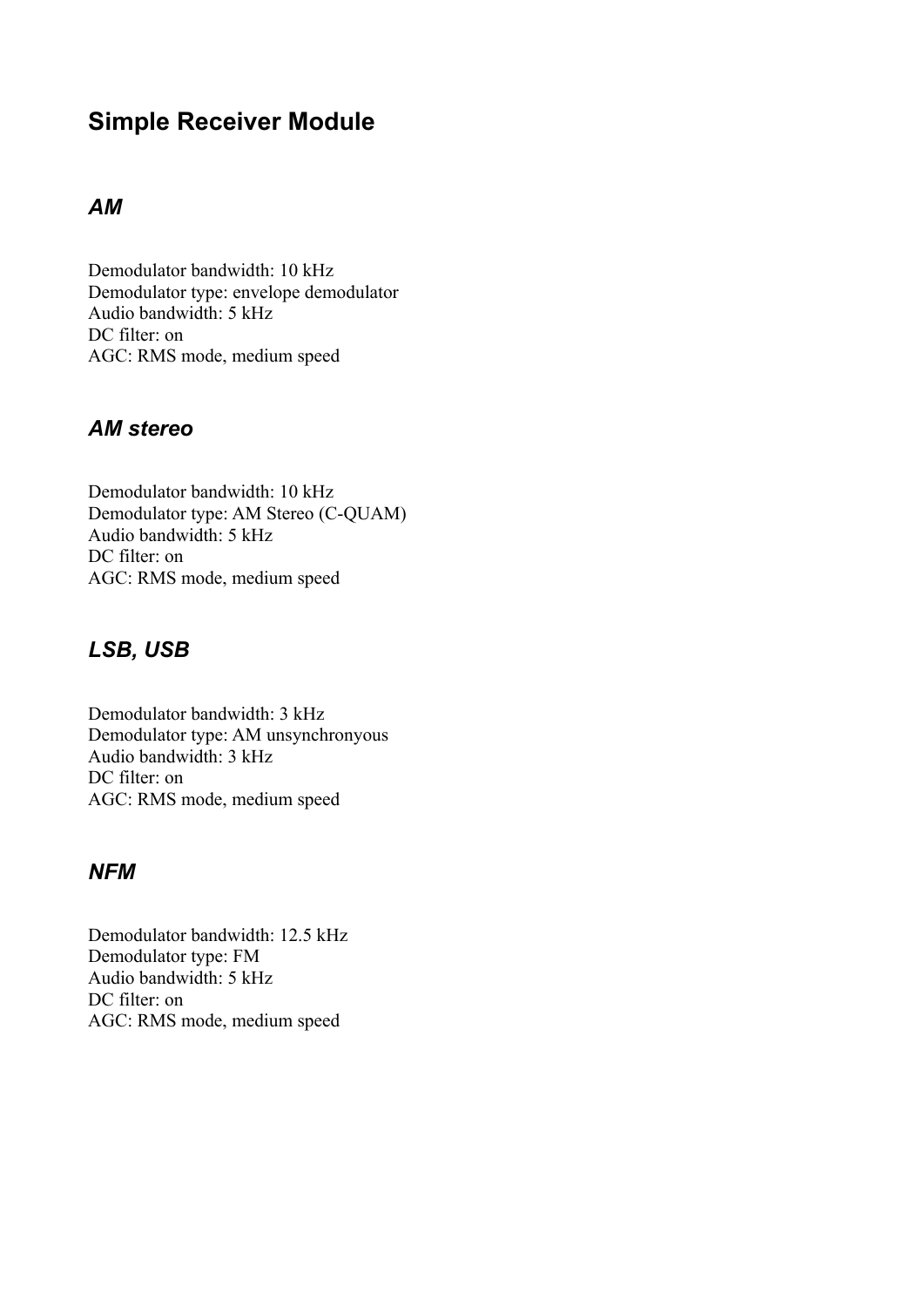### *WFM mono, WFM stereo*

Demodulator bandwidth: 130 kHz Demodulator type: FM Audio bandwidth: 15 kHz DC filter: on AGC: off Deemphasis: on, 50us Stereo decoder (FM Stereo Multiplex): off (WFM mono), on (WFM stereo) RDS decoder: on

### *DRM30*

Demodulator bandwidth: 10..20 kHz Demodulator type: DRM30 Audio bandwidth: audio filter dissabled DC filter: off AGC: off

### *DRM+*

Demodulator bandwidth: 96 kHz Demodulator type: DRM+ Audio bandwidth: audio filter dissabled DC filter: off AGC: off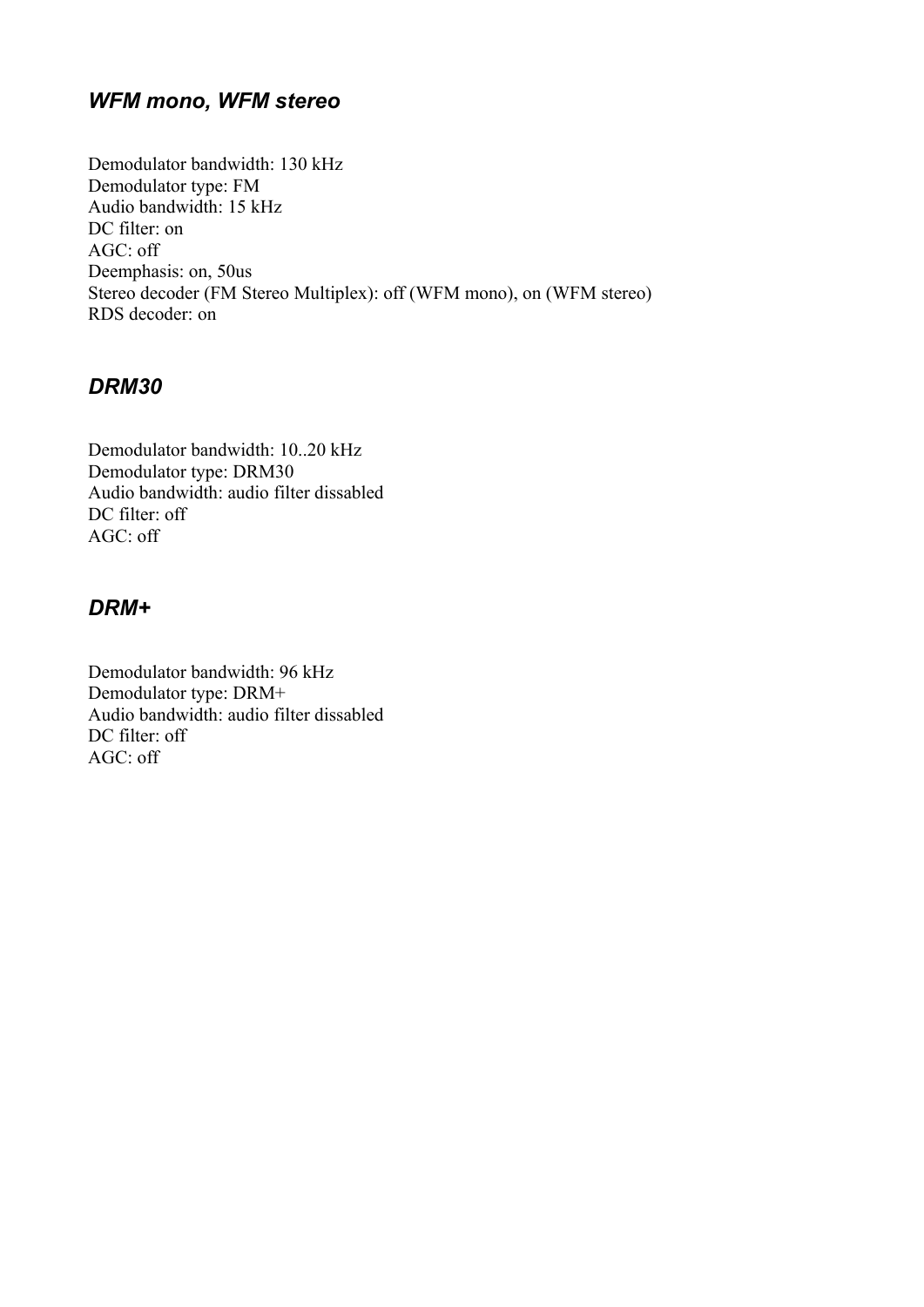## <span id="page-12-1"></span>**FM+RDS**

Demodulator bandwidth: 25..250 kHz, raw and fine adjustable max. carrier offset, locking range: full demodulator bandwith range AFC: not implemented, not necessary with accurate oscillators, small frequency offset will result in a DC offset that will be filt out in the audio stage Deempasis: off, 50us, 75us Audio bandwith: 15 khz or off (full audio output bandwith) FM Demodulator: Differentiator as high order FIR filter or as 1 order difference Fatures: • FM signal quality calculation (SNR, envelope constancy)

- FM Stereo multiplex pilot tone detection modul
- RDS signal detection
- RDS dcoding of PI (Programme identification), PS (Programme service), PTY (Programme type), RT (Radio text)....

### <span id="page-12-0"></span>**DRM30/DRM+**

DRM decoder is rebuilding, only limited functionality, please use SW version 0.099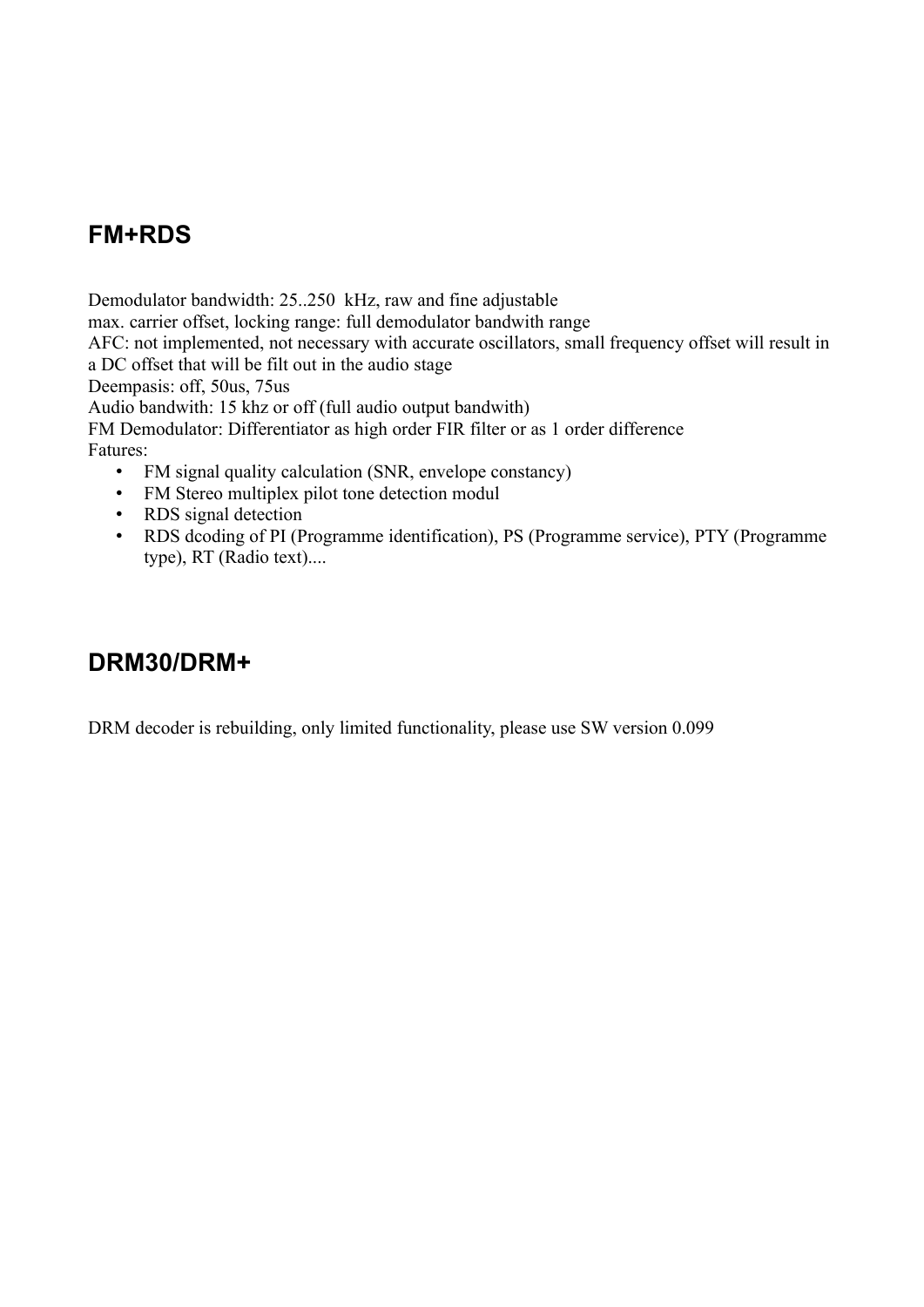## <span id="page-13-1"></span>**DCF77 Decoder**

AM time data decoding: yes PM time data decoding: yes Demodulator bandwidth: 1.0 kHz max. carrier offset, locking range: -100...100 Hz Time to decode: max. 1 min (signal is sufficient) Time accuracy: 20 ms (using soundcard as ADC) Features:

- time resolution for AM and PM calculation
- SNR for 1kHz bandwith calculation
- time difference (System time offset to correct time) calculation
- system time can be set, synchronized up to 20 ms accuracy
- full data logging available (only as special feature)

### <span id="page-13-0"></span>**RF Sensors**

limited funtionality